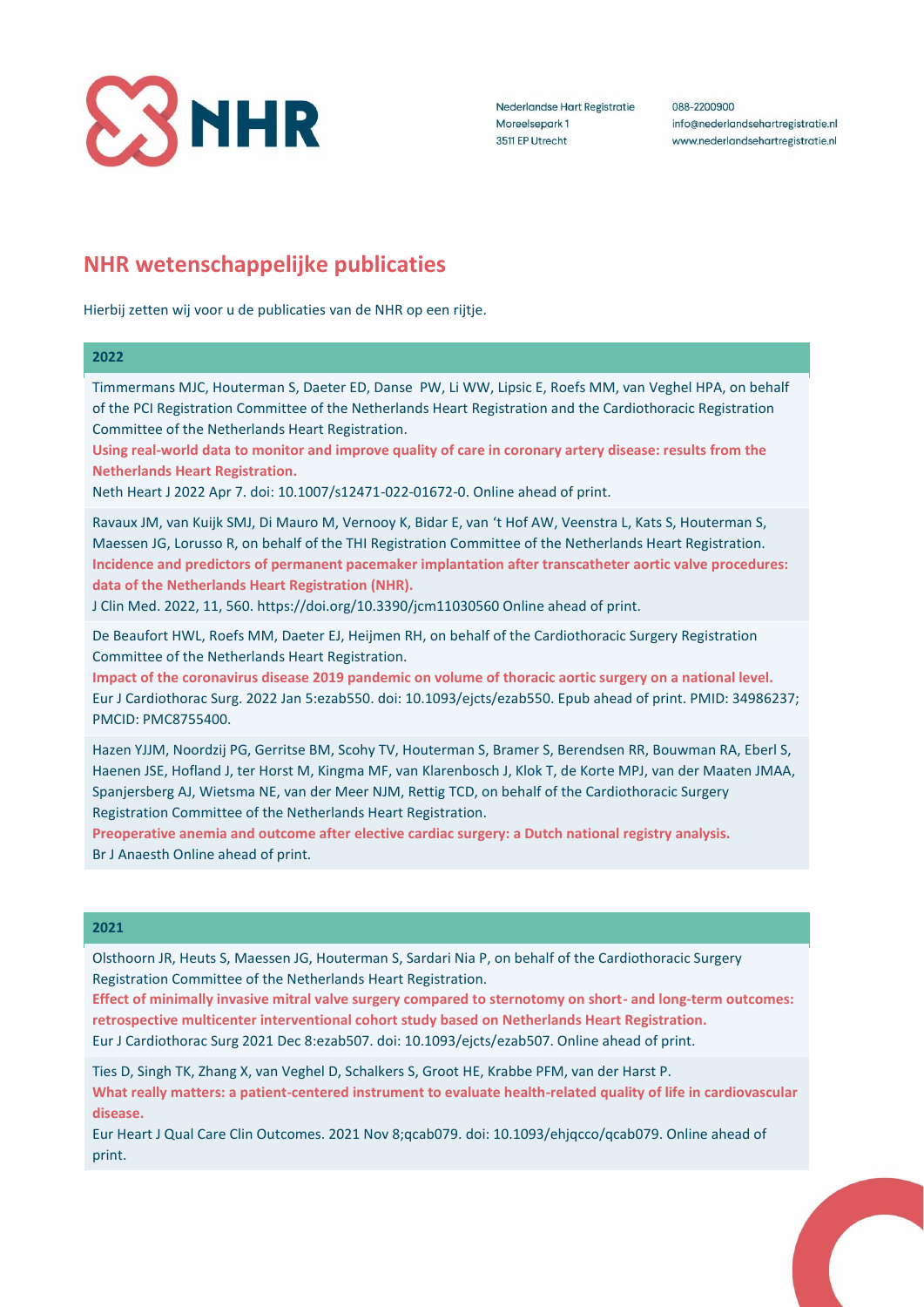Van der Nat PB, Derks L, van Veghel D.

**Health outcomes management evaluation: a national analysis of Dutch Heart Care.** Eur Heart J Qual Care Clin Outcomes. 2021 Aug 27:qcab060. doi: 10.1093/ehjqcco/qcab060. Online ahead of print.

van den Boogert TPW, Vendrik J, Gunster JLB, van Mourik MS, Claessen BEPM, van Kesteren F, Koch KT, Wykrzykowska JJ, Vis MM, Winkelman TA, Driessen AHG, Beijk MAM, de Winter RJ, Tijssen JGP, Planken NR, Baan J, Henriques JP. The impact of percutaneous coronary intervention on mortality in patients with coronary lesions who underwent transcatheter aortic valve replacement. J Invasive Cardiol 2021; 33:E823-E832.

Derks L, Sturkenboom HN, Zaal M, Houterman S, Woudstra P, Tio RA, van Veghel HPA. **Association between public media and trends in new acute coronary syndrome presentations during the first COVID-19 wave in the Netherlands.** Neth Heart J 2021; 29: 577-583.

Derks L, Houterman S, Geuzebroek GSC, van der Harst P, Smits PC, on behalf of the PCI registration Committee of the Netherlands Heart Registration.

**Daylight saving time does not seem to be associated with number of percutaneous coronary interventions for acute myocardial infarction in the Netherlands.**

Neth Heart J 2021; 29: 427-432.

Van Steenbergen GJ, van Straten B, Lam KY, van Veghel D, Dekker L, Tonino PA, on behalf of the NHR THI & cardiothoracic surgery Registration Committees.

**Report on outcomes of valve-in-valve transcatheter aortic valve implantation and redo surgical aortic valve replacement in the Netherlands.**

Neth Heart J 2021 Aug 9. doi: 10.1007/s12471-021-01608-0. Online ahead of print.

Ravaux JM, van Kuijk SMJ, Di Mauro M, Vernooy K, Bidar E, Mariani S, Actis Dato G, van 't Hof AW, Veenstra L, Kats S, Houterman S, Maessen JG, Lorusso R, on behalf of the Cardiothoracic Surgery Registration Committee of the Netherlands Heart Registration.

**Incidence and predictors of permanent pacemaker implantation after surgical aortic valve replacement: data of the Netherlands Heart Registration (NHR).** 

Journal of Cardiac Surgery 2021; 36: 3519-3527.

Karami M, Peters EJ, Lagrand WK, Houterman S, den Uil CA, Engström AE, Otterspoor LC, Ottevanger JP, Ferreira IA, Montero-Cabezas JM, Sjauw K, van Ramshorst J, Kraaijeveld AO, Verouden NJW, Lipsic E, Vlaar AP, Henriques JPS; on behalf of the PCI Registration Committee of the Netherlands Heart Registration. **Outcome and predictors for mortality in patients with cardiogenic shock: a Dutch nationwide registry-based study of 75,407 patients with acute coronary syndrome treated by PCI.** J Clin Med 2021; 10: 2047.

Mol D, Houterman S, Balt JC, Bhagwandien RE, Blaauw Y, Delnoy PPHM, van Driel VJHM, Driessen AHG, Folkeringa RJ, Hassink RJ, Hooft van Huysduynen B, Luermans JGLM, Ouss AJ, Stevenhagen YJ, van Veghel HP , Westra SW, de Jong JSSG and de Groot JR.

**Complications in pulmonary vein isolation in the Netherlands Heart Registration differ with sex and ablation technique.**

Europace 2021; 23: 216-225.

Al-Farra H, de Mol BAJM, Ravelli ACJ, ter Burg WJPP , Houterman S, Henriques JPS, Abu-Hanna A, on behalf of the NHR THI Registration Committee.

**Update and, internal and temporal-validation of the FRANCE-2 and ACC-TAVI early-mortality prediction models for Transcatheter Aortic Valve Implantation (TAVI) using data from the Netherlands Heart Registration (NHR).**

International Journal of Cardiology Heart & Vasculature 2021; 32: 100716.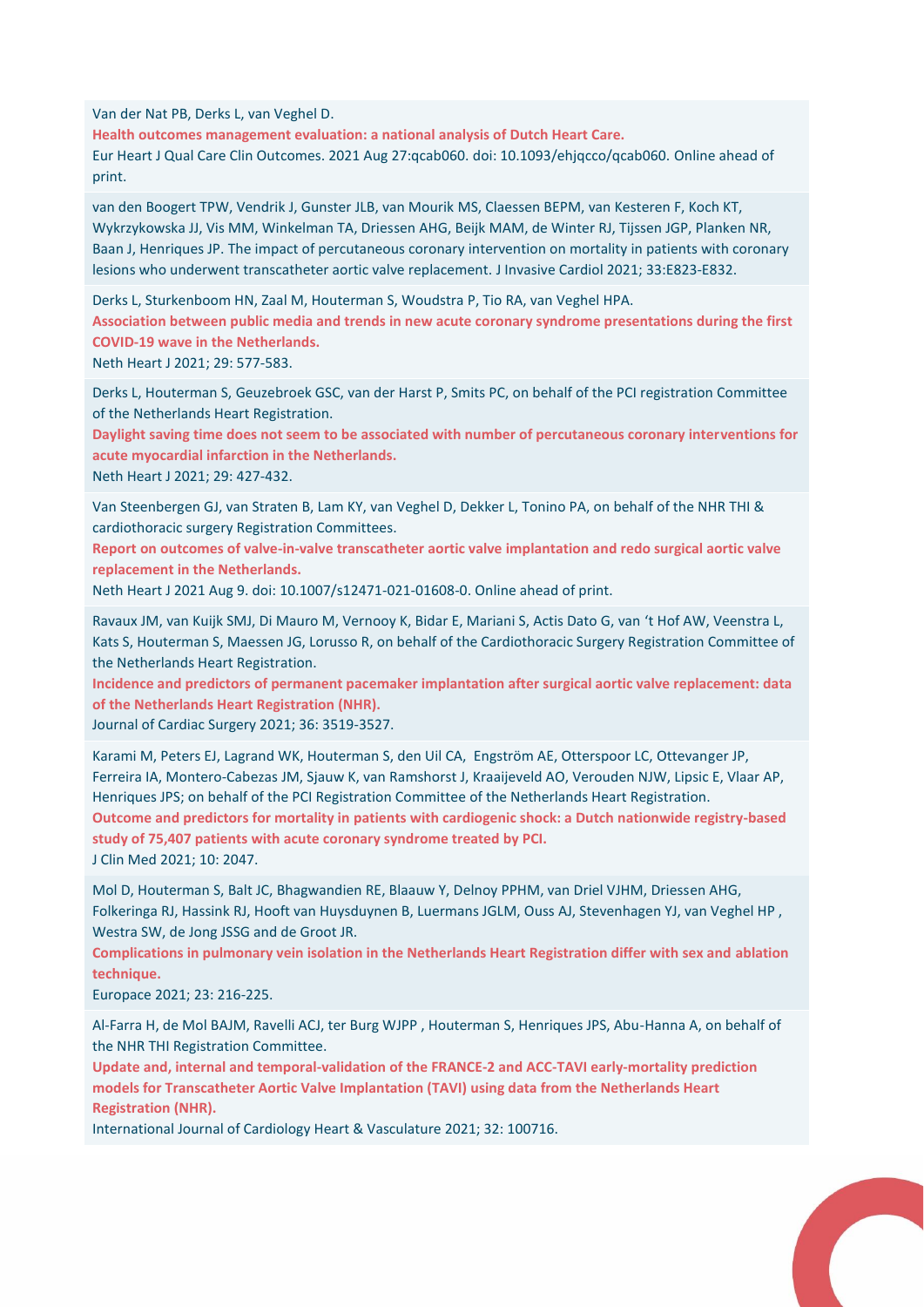### **2020**

Daeter EJ, van Veghel D, Houterman S, Olsthoorn J, Soliman-Hamad M.A.; Netherlands Heart **Registration (NHR) Transcatheter Heart Valve Interventions (THI) Registration Committees.**

**Recent trends in aortic valve interventions: data of the Netherlands Heart Registration.** Journal of Cardiac Surgery 2021; 36: 573-581. Epub 2020 Dec 23.

Van Veelen A, Claessen BEPM, Houterman S, Hoebers LPC, Elias J, Henriques JPS, Knaapen P; on behalf of the PCI Registration Committee of the Netherlands Heart Registration.

**Incidence and outcomes of chronic total occlusion percutaneous coronary intervention in the Netherlands: data from a nationwide registry.**

Neth Heart J 2021; 29: 4-13. Epub 2020 Dec 2.

Van Steenbergen GJ, van Veghel D, Schulz DN, Soliman-Hamad M, Tonino PA, Houterman S, Dekker L, on behalf of the NHR THI Registration Committee.

**Better survival after transcatheter aortic valve replacement by process improvements.** Neth Heart J 2021; 29: 193-200. doi: 10.1007/s12471-020-01526-7. Epub 2020 Dec 7.

Zelis JM, van 't Veer M, Houterman S, Pijls NHJ, Tonino PAL.

**Survival and Quality of Life after Transcatheter Aortic Valve Implantation Relative to the General Population.** Int J Cardiol Heart Vasc 2020; 28: 100536.

Al-Farra H, Abu-Hanna A, de Mol BAJM, ter Burg WJ, Houterman S, Henriques JPS, Ravelli ACJ, on behalf of the NHR THI Registration Committee.

**External validation of existing prediction models of 30-day mortality after Transcatheter Aortic Valve Implantation (TAVI) in the Netherlands Heart Registration.** Int J Cardiol 2020; 317: 25-32.

Zipfel N, Groenewoud AS, Rensing BJWM, Daeter EJ, Dijksman LM, Dambrink JE, van der Wees PJ, Westert GP, van der Nat PB.

**Selecting interventions to improve patient-relevant outcomes in health care for aortic valve disease – the Intervention Selection Toolbox.**

BMC Health Services Research 2020; 20: 232.

#### **2019**

Van Veghel D, Daeter E, Amoroso G, Bax M, Blaauw Y, Camaro C, Cummins P, Halfwerk F, Den Hamer I, De Jong J, Stooker W, Van der Wees P, Van der Nat P.

**Organization of outcomes-based quality improvement in Dutch heart centers.**

European Heart Journal - Quality of Care and Clinical Outcomes 2020; 6: 49-54. (doi: 10.1093/ehjqcco/qcz021). Epub 2019 Apr 26.

Veen KM, Mokhles MM, Braun J, Versteegh MIM, Bogers AJJC, Takkenberg JJM, on the behalf of the data registry committee of the Netherlands Association for Cardio-Thoracic Surgery.

**Male–female differences in characteristics and early outcomes of patients undergoing tricuspid valve surgery: a national cohort study in the Netherlands.**

European Journal of Cardio-Thoracic Surgery; 2019;55:859–66.